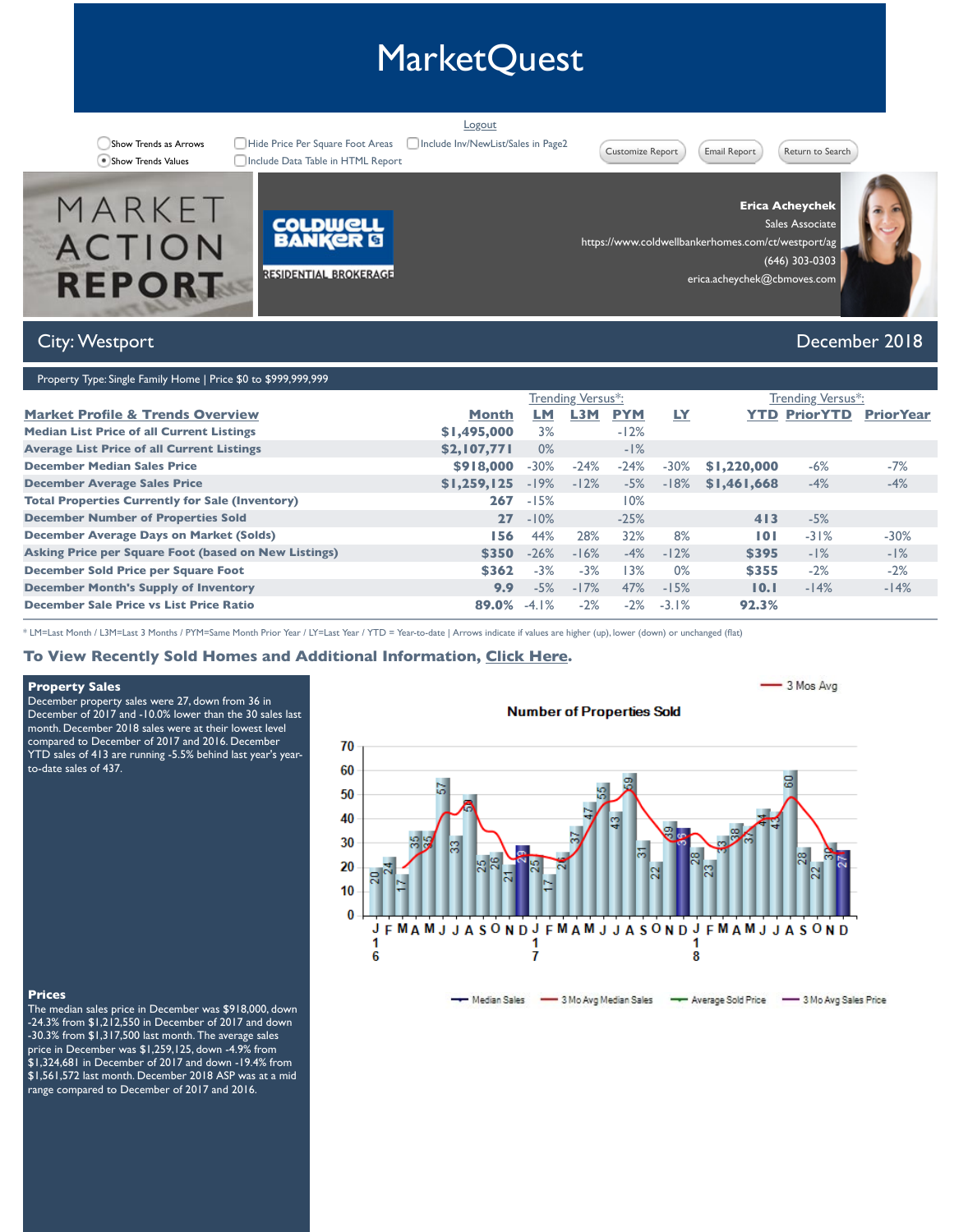#### **Median Sales Price and Average Sales Price**

Median means middle (the same # of properties sold above and below the median)



**Total Inventory & Months Supply of Inventory (MSI)** 

MSI is the # of months needed to sell all of the Inventory at the monthly Sales Pace



#### **Days On Market for Sold Properties**

Average days on market (listing to contract) for properties sold during the month



#### **Inventory & MSI**

The total inventory of properties available for sale as of December was 267, down -14.7% from 313 last month and up 9.9% from 243 in December of last year. December 2018 Inventory was at a mid range compared to December of 2017 and 2016.

A comparatively lower MSI is more beneficial for sellers while a higher MSI is better for buyers. The December 2018 MSI of 9.9 months was at a mid range compared with December of 2017 and 2016.

#### **Market Time**

The average Days On Market (DOM) shows how many days the average property is on the market before it sells. An upward trend in DOM tends to indicate a move towards more of a buyer's market, a downward trend a move towards more of a seller's market. The DOM for December was 156, up from 108 days last month and up from 118 days in December of last year. The December 2018 DOM was at a mid range compared with December of 2017 and 2016.

#### **Selling Price Per Square Foot**

The selling price per square foot is a great indicator for the direction of property values. Since median sales price and average sales price can be impacted by the 'mix' of high or low end properties in the market, the selling price per square foot is a more normalized indicator on the direction of property values. The December 2018 selling price per square foot of \$362 was down -2.9% from \$373 last month and up 12.8% from \$321 in December of last year.

#### **FMAMJJASOND FMAMJJASONDJ** υ **JASUNDJ** 1 1 1 6 7 8

 $-3$  Mo Avg

# **Selling Price Per Square Foot**

Average selling priceper square foot for properties that sold during the month